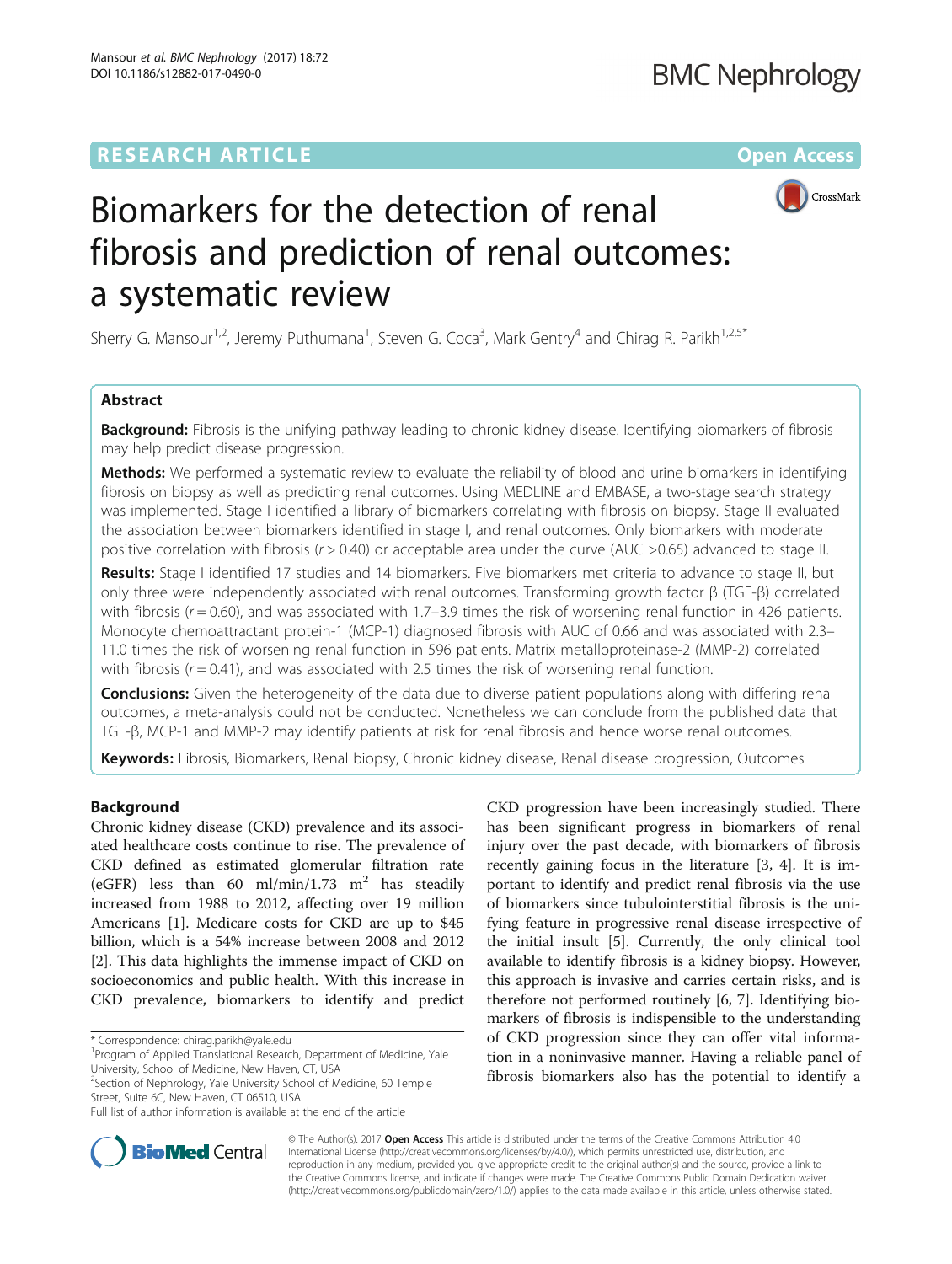subgroup of at risk patients who can be targeted for future clinical trials in hopes to improve CKD outcomes.

The objectives of this systematic review are to evaluate the reliability and performance of biomarkers of fibrosis in human studies in identifying fibrosis on biopsy and for the prediction of renal outcomes.

#### Methods

#### Study identification

In consultation with a research librarian, a two-step search strategy was performed to identify relevant literature. An initial search of MEDLINE and EMBASE was undertaken followed by analysis of the text words contained in the title and abstract, and of the index terms used to describe articles. A second search, using all identified keywords and index terms, was used across included databases. Lastly, the references of all identified articles were searched for any additional studies. Studies published in the English language from January 1995 to May 2016 were considered for inclusion.

The search was comprised of two stages. Stage I was constructed to identify a library of biomarkers that positively correlated with histological findings of fibrosis on biopsy. The keywords used to conduct stage I of the systematic review included 'biological markers', 'markers', 'biomarkers', and 'fibrosis' cross-referenced with 'chronic renal insufficiency', 'kidney disease' and 'chronic kidney disease'. Stage II was aimed to evaluate the association between biomarkers in stage I and renal outcomes. To focus on the most relevant and promising biomarkers in the literature, only biomarkers with moderate positive correlation with fibrosis  $(r > 0.40)$  or acceptable area under the curve  $(AUC > 0.65)$  were assessed in stage II. For stage II, a separate search was conducted for the selected biomarkers and cross-referenced with the following keywords: 'chronic kidney failure', 'chronic renal insufficiency', 'kidney diseases', 'kidney prognosis', 'renal prognosis', 'disease progression', 'renal function outcome', 'long term outcome', and 'progression of renal failure'.

#### Study selection

Study eligibility for stage I included studies with patients of all ages, biomarkers that were measured either in blood or urine, and studies that included a renal biopsy as the gold standard to evaluate the level of fibrosis. Studies were excluded from stage I if fibrosis was not defined or assessed on biopsy or if only tissue biomarkers were used.

The inclusion criteria for stage II also included studies with patients of all ages and biomarkers that were measured in blood or urine but studies were only eligible if biomarker measurement preceded renal outcomes. Studies included in stage II had to have at least one outcome as worsening of renal function defined histologically or by a change in urinary albumin or protein excretion, serum cystatin-C, serum creatinine or eGFR. Studies that included patients on renal replacement therapy at enrollment or studies that only assessed tissue biomarkers were excluded from stage II. Also studies that assessed composite outcomes of renal and non-renal events without evaluating the sole association of the biomarker with the renal event were excluded. All studies included were required to have a statistically significant adjusted point estimate or AUC associating the biomarker with the specified renal outcome.

#### Data collection and abstraction

Data was obtained using a standardized data extraction tool. For both stages, the data extracted included details regarding the biomarker used, the type of patient population, and sample size. Specifically for stage I, we also included the grading system used to define fibrosis on kidney biopsy as well as a Pearson correlation coefficient or sensitivity, specificity and AUC when available. For stage II, the data collection included length of follow-up for each study, as well as the study's defined renal outcome and point estimate with 95% confidence interval or sensitivity, specificity and AUC if available.

#### Quality assessment

Two independent reviewers assessed the papers selected. The methodological validity for studies included in stage II was assessed using standards for reporting diagnostic accuracy studies (STARD) criteria [[8\]](#page-11-0). Out of the 25 STARD criteria, we used the ten most relevant parameters to assess quality for this review since the studies included are mainly prognostic rather than diagnostic in nature (Additional file [1](#page-10-0)) [\[9](#page-11-0)]. Studies with a score ≥9 were designated as 'good' quality, 7–8 as 'fair' quality and ≤6 as 'poor' quality. Any disagreements that arose between the reviewers were resolved through discussion, or if necessary, by referral to a third reviewer.

#### Results

The literature search for stage I identified 3681 published articles since January 1995, of which 3471 were excluded upon title and abstract review (Fig. [1\)](#page-2-0). Of the remaining 210 articles, only 17 were included in stage I [[10](#page-11-0)–[26](#page-11-0)]. In stage II, a total of 2734 articles were identified, from which 121 were selected for full-text evaluation (Fig. [2](#page-3-0)). From these, 9 studies were eligible to be included in stage II [[27](#page-11-0)–[35](#page-11-0)].

#### Stage I study characteristics

Fourteen distinct blood and urine biomarkers were evaluated in 2378 patients across the 17 studies identified in stage I (Tables [1](#page-4-0) and [2\)](#page-6-0). The studies assessed heterogeneous patient populations, which included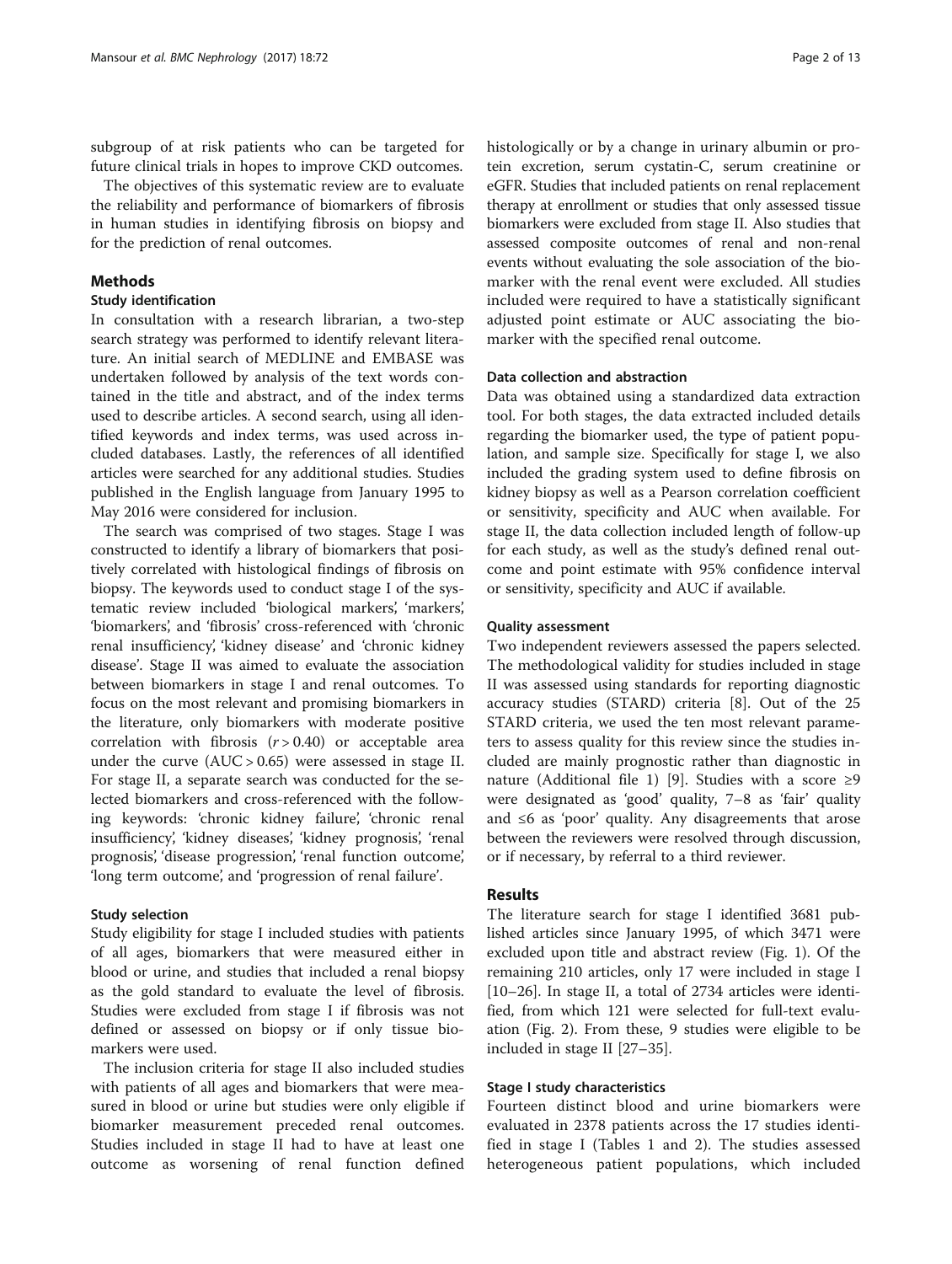<span id="page-2-0"></span>

patients with IgA nephropathy, lupus nephritis, antineutrophil cytoplasmic antibody (ANCA) vasculitis, idiopathic membranous glomerulonephritis, and renal transplant recipients. In all studies, the biomarkers were evaluated for the primary outcome of fibrosis on biopsy. Fibrosis was evaluated by different classifications including the Oxford classification, Banff criteria, Lee's classification, image digitalization, chronic allograft damage index (CADI) score, morphometric analysis, and semi-quantitatively (Additional file [2\)](#page-10-0) [\[36](#page-11-0)–[39](#page-12-0)]. Out of the 14 biomarkers identified, only five (36%) biomarkers had at least moderate positive correlation with fibrosis ( $r$  > 0.40) or acceptable AUC > 0.65.

#### Stage I biomarker performance (Tables [1](#page-4-0) and [2](#page-6-0))

Amino-terminal propeptide of type III procollagen (PIIINP) was evaluated in three studies, encompassing a

total of 237 patients with a mean age ranging from 46 to 51 years [\[14](#page-11-0)–[16\]](#page-11-0). Overall, blood and urine PIIINP had moderate positive correlations with fibrosis on biopsy with Pearson coefficients ranging from  $r = 0.32$  to  $r = 0.51$ . Using Banff 1997 criteria and semi-quantitative methods to assess fibrosis on biopsy, urine PIIINP positively correlated with fibrosis ( $r = 0.41$ ,  $p < 0.001$ ) and lower levels of PIIINP predicted no fibrosis with a specificity of 84%, a sensitivity of 83%, and a positive predicative value (PPV) of 81% [\[15](#page-11-0)]. Another study used morphometric analysis to assess fibrosis and found that both urine and blood PIIINP positively correlated with fibrosis ( $r = 0.51$ ,  $p < 0.01$  and  $r = 0.49, p < 0.01$ , respectively) [[16\]](#page-11-0).

Transforming growth factor beta (TGF-β) was assessed in three studies, encompassing a total of 127 patients with mean age ranging from 30 to 43 years [[20](#page-11-0)–[22](#page-11-0)]. Fibrosis on biopsy was assessed semi-quantitatively in all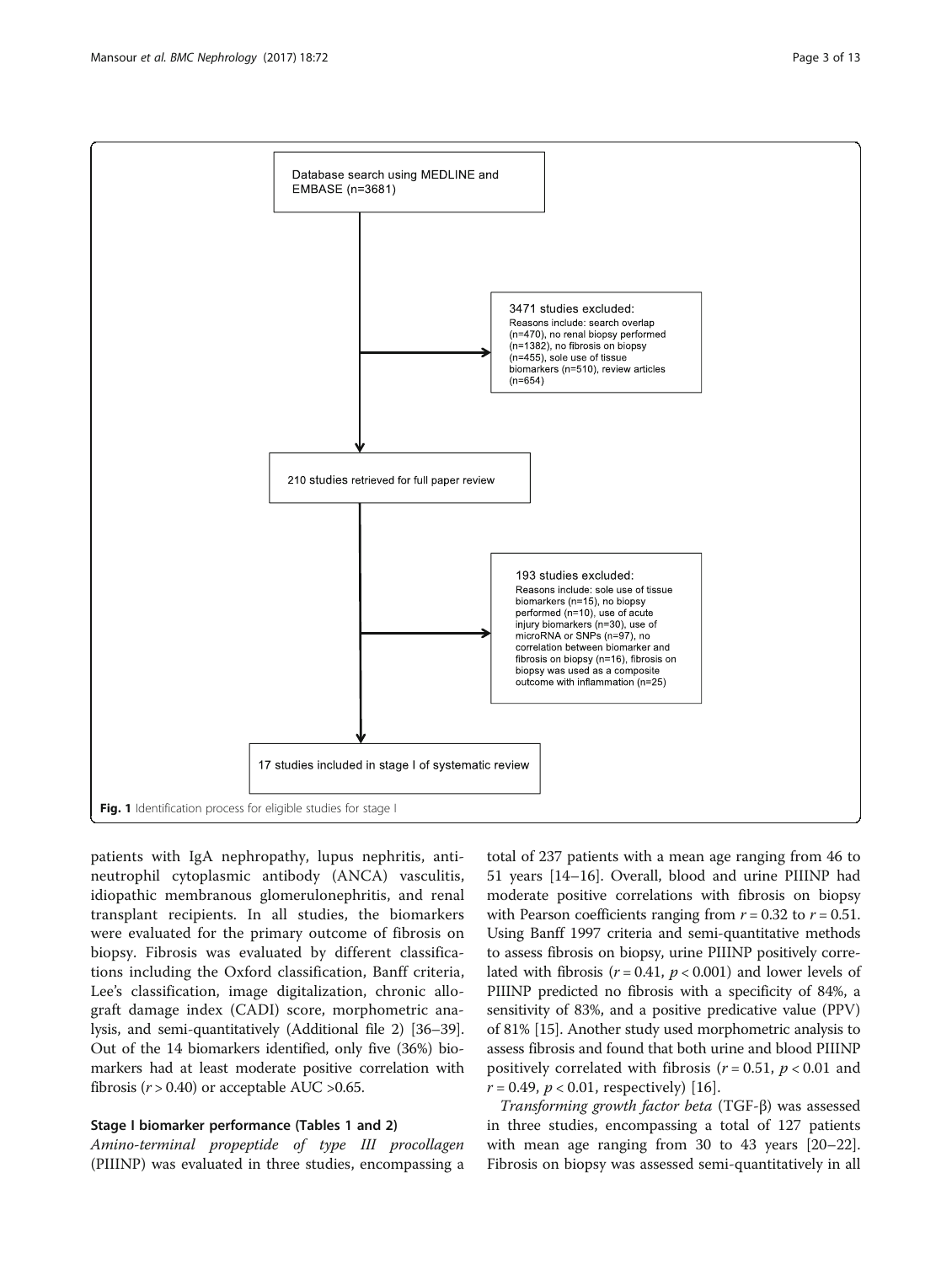<span id="page-3-0"></span>

three studies. Urine TGF-β positively correlated with fibrosis on biopsy ( $r = 0.60$ ,  $p < 0.001$ ), and was able to diagnose fibrosis >5% with an AUC of 0.90 [\[21\]](#page-11-0). Urine TGF-β was also found to positively correlate with future fibrosis on biopsy in seven patients 1-year post biomarker measurement ( $r = 0.86$ ,  $p = 0.01$ ) [[20](#page-11-0)].

Monocyte chemoattractant protein (MCP-1) was evaluated in 61 patients with lupus nephritis and a median age of 30 years [[24\]](#page-11-0). Biopsies were done within 24 h of urine biomarker measurement and fibrosis on biopsy was assessed semi-quantitatively. Urine MCP-1 was able to diagnose fibrosis on biopsy with an AUC of 0.66.

Plasminogen activator inhibitor-1 (PAI-1) was evaluated in 50 renal transplant patients with a mean age of 51 years and baseline eGFR of 32 ml/min/m<sup>2</sup> [\[25](#page-11-0)]. The CADI score was used to quantify fibrosis on biopsy. Blood PAI-1 levels positively correlated with fibrosis on biopsy ( $r = 0.41$ ,  $p = 0.003$ ).

Matrix metalloproteinase-2 (MMP-2) was assessed in 29 patients with ANCA vasculitis and a median age of 67 years. Using a semi-quantitative method to measure fibrosis on biopsy, urine MMP-2 positively correlated with fibrosis on biopsy with  $r = 0.41$ .

#### Stage II study characteristics

Out of the five biomarkers identified in stage I to have at least  $r > 0.40$  or AUC > 0.65, only three, TGF- $\beta$ , MMP-2, and MCP-1, were independently associated with renal outcomes over longitudinal follow-up. A total of nine articles were included in stage II (Table [3](#page-7-0) and [4\)](#page-8-0). The studies assessed different patient populations, which included patients with type II diabetes, obstructive nephropathy, those receiving coronary angiography, renal transplant patients and simultaneous pancreas and kidney transplant patients. In all studies, the biomarkers were independently associated with worsening renal function.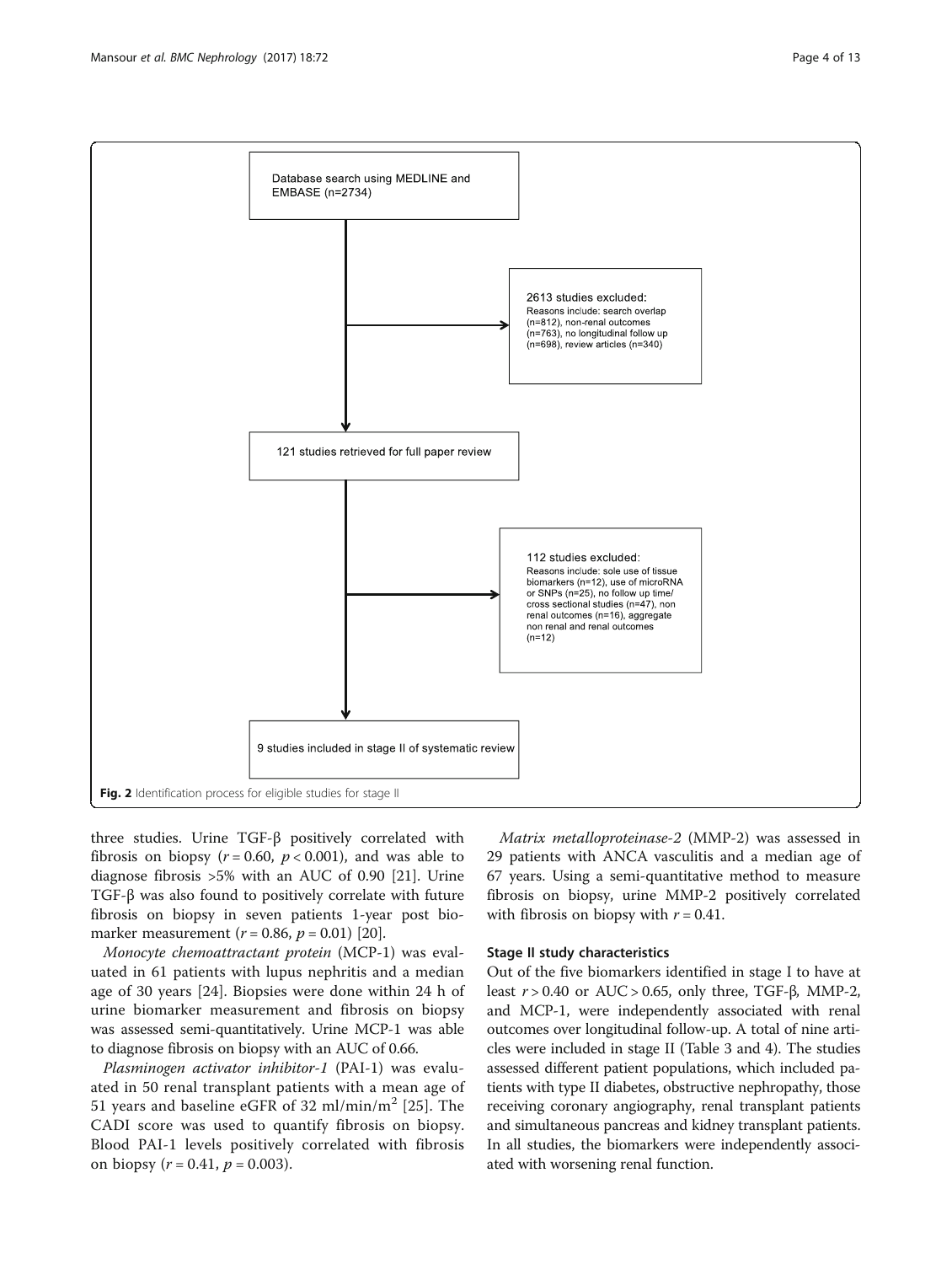<span id="page-4-0"></span>

|                                               |                                              | Table 1 Performance of biomarker correlation with fibrosis on renal biopsy |                    |                                      |                                                      |                                                                                  |                                                                   |
|-----------------------------------------------|----------------------------------------------|----------------------------------------------------------------------------|--------------------|--------------------------------------|------------------------------------------------------|----------------------------------------------------------------------------------|-------------------------------------------------------------------|
| Reference                                     | Biomarker                                    | Patient Population                                                         | $N (96)$ *         | Grading of fibrosis<br>on biopsy     | Time from biomarker<br>evaluation to biopsy          | Correlation Coefficient                                                          | AUC/Specificity/Sensitivity                                       |
| Correlation Coefficient r >0.40 or AUC >0.65  |                                              |                                                                            |                    |                                      |                                                      |                                                                                  |                                                                   |
| El Ghoul et al [14]                           | Urine PIINP                                  | Biopsies for clinical reasons                                              | 118                | Banff 2003/ Semi-<br>quantitatively  | Within 1 month                                       | $r = 0.32$ $p < 0.001$                                                           | $\widetilde{\Xi}$                                                 |
| Teppo et al [15]                              | Urine PIINP                                  | Transplant recipients                                                      | 2                  | Banff 1997/ Semi-<br>quantitatively  | Same time <sup>a</sup>                               | $r = 0.41$ $p < 0.001$                                                           | urine PIIINP <100 ng/mmol<br>To predict no fibrosis<br>NR/84%/83% |
| Soylemezoglu<br>et al [16]                    | Urine and blood<br>PIIINP                    | Biopsies for clinical reasons                                              | $\sqrt{2}$         | Morphometric analysis                | Same time                                            | $r = 0.51$ $p < 0.01$<br>$10.0 > d$ 6+0 =<br><b>Blood PIIINP</b><br>Urine PIIINP | $\widetilde{\Xi}$                                                 |
| Honkanen<br>et al [20]                        | Urine TGF- B                                 | Idiopathic membranous<br>glomeruloneph-ritis                               | 27                 | Semi-quantitatively                  | Same time and 1 year<br>prior to biopsy <sup>b</sup> | $10.0 = 0.86$ $p = 0.01$<br>$= 0.29 p = 0.2$<br>(1 year prior)<br>(same time)    | $\widetilde{\Xi}$                                                 |
| Susianti et al [21]                           | Urine TGF- B                                 | Lupus nephritis                                                            | 58(76)             | Semi-quantitatively                  | Same time                                            | $= 0.60 p < 0.001$                                                               | 0.90/85%/84%                                                      |
| Murakami et al [22]                           | Urine TGF-B                                  | Glomerulopat-hy                                                            | 42                 | Semi-quantitatively                  | Same time                                            | $\frac{\alpha}{2}$                                                               | $\widetilde{\Xi}$                                                 |
| Zhang et al [24]                              | Urine Hepcidin<br>Urine LFABP<br>Urine MCP-1 | Lupus nephritis                                                            | $\overline{\circ}$ | Semi-quantitatively                  | Within 24 h                                          | $\Sigma \Sigma$                                                                  | 0.66/59%/65%<br>0.48/93%/35%<br>0.60/85%/41%                      |
| Chang et al [25]                              | <b>Blood PAI-1</b>                           | Transplant recipients                                                      | SO,                | CADI score                           | Same time                                            | $r = 0.41$ $p = 0.003$                                                           | $\widetilde{\Xi}$                                                 |
| Sanders et al [26]                            | Urine MMP-2<br>Urine TIMP-1                  | ANCA vasculitis                                                            | 29                 | Semi-quantitatively                  | Same time                                            | $r = 0.41$ $p = 0.02$<br>$r = 0.35$ $p = 0.05$<br>Urine MMP-2<br>Jrine TIMP-1    | $\widetilde{\Xi}$                                                 |
| Correlation Coefficient r ≤0.40 and AUC ≤0.65 |                                              |                                                                            |                    |                                      |                                                      |                                                                                  |                                                                   |
| Grenzi et al [18]                             | <b>Blood CD30</b>                            | Transplant<br>Recipients                                                   | 511(25)            | Banff 2007                           | 10 days to 9.8 years                                 | $\widetilde{\Xi}$                                                                | $\widetilde{\Xi}$                                                 |
| Amer et al [10]                               | Urine RBP                                    | Transplant recipients                                                      | 221(36)            | Banff 1997                           | Same time                                            | $r = 0.20$ $p = 0.003$                                                           | $\widetilde{\Xi}$                                                 |
| Barbosa de Deus<br>et al [11]                 | Urine RBP                                    | Glomerulopa-thy                                                            | 100                | Image digitalization                 | Same time                                            | $\frac{\alpha}{2}$                                                               | $\widetilde{\Xi}$                                                 |
| Pallet et al [12]                             | Urine RBP                                    | Biopsies for clinical reasons                                              | 162                | Numerical quantification<br>software | Same time                                            | $r = 0.33$ $p = 0.001$                                                           | Fibrosis score > 25%<br>NR/95%/20%                                |
| Zhu et al [13]                                | <b>Blood VCAM-1</b>                          | IgA nephropathy                                                            | 327(23)            | Oxford classification                | Same time                                            | $\widetilde{\Xi}$                                                                | $rac{\infty}{\infty}$                                             |
| Metalidis et al [17]                          | Urine CTGF                                   | Transplant recipients                                                      | $315^1$            | Banff 1997                           | Same time and 21<br>months apart                     | $\widetilde{\Xi}$                                                                | 21 months:<br>Same time<br>$AUC = 0.63$                           |

AUC  $= 0.65$ 

 $AUC = 0.65$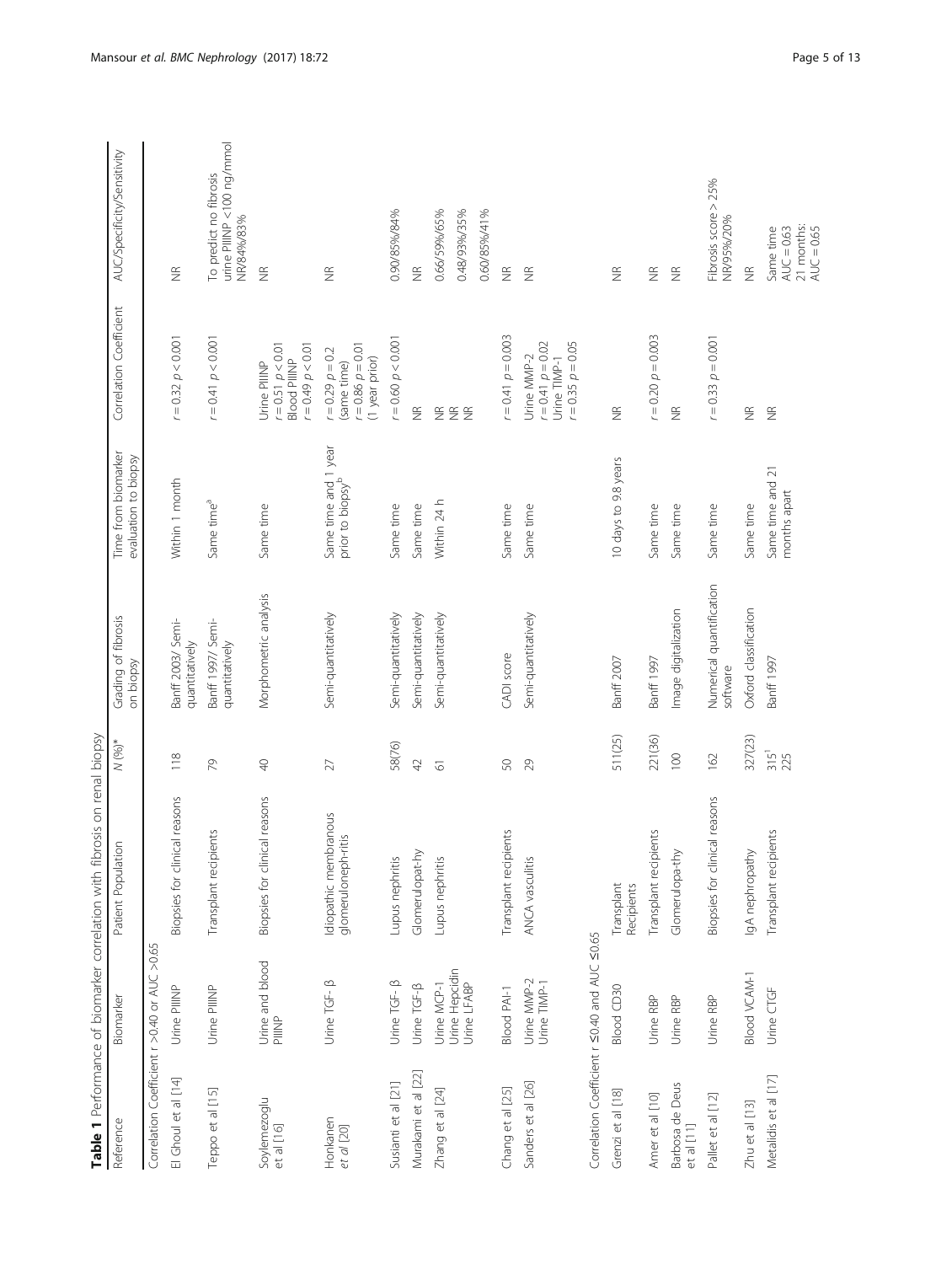| iu et al [19] | Urine MBL   | IgA nephropathy | $\frac{1}{6}$ | Oxford classification<br>Lee's classification/ | Same time |                                                                                                                                                                              |                         |  |
|---------------|-------------|-----------------|---------------|------------------------------------------------|-----------|------------------------------------------------------------------------------------------------------------------------------------------------------------------------------|-------------------------|--|
| Lu et al [23] | Urine SGK-1 | lgA nephropathy | 76            | Oxford classification                          | Same time | (adjusted for M) <sup>c</sup><br>$r = 0.34$ $p = 0.003$<br>$r = 0.37$ $p = 0.001$<br>(adjusted for E) <sup>c</sup><br>(adjusted for S) <sup>c</sup><br>$r = 0.24$ $p = 0.04$ | $\frac{\infty}{\infty}$ |  |

\* When provided by study, 'W represents the total number of participants receiving a biopsy and (%) is those with fibrosis on biopsy<br><sup>1</sup>315 had CTGF level drawn same time as biopsy, but only 225 had CTGF drawn 21-month pri \* When provided by study, 'N' represents the total number of participants receiving a biopsy and (%) is those with fibrosis on biopsy

1315 had CTGF level drawn same time as biopsy, but only 225 had CTGF drawn 21-month prior to biopsy

<sup>a</sup>Some biopsies were done a few days apart from biomarker measurement

b7 patients had biomarker measured 1 year prior to biopsy

cM mesangial hypercellularity, S segmental glomerulosclerosis, E endocapillary hypercellularity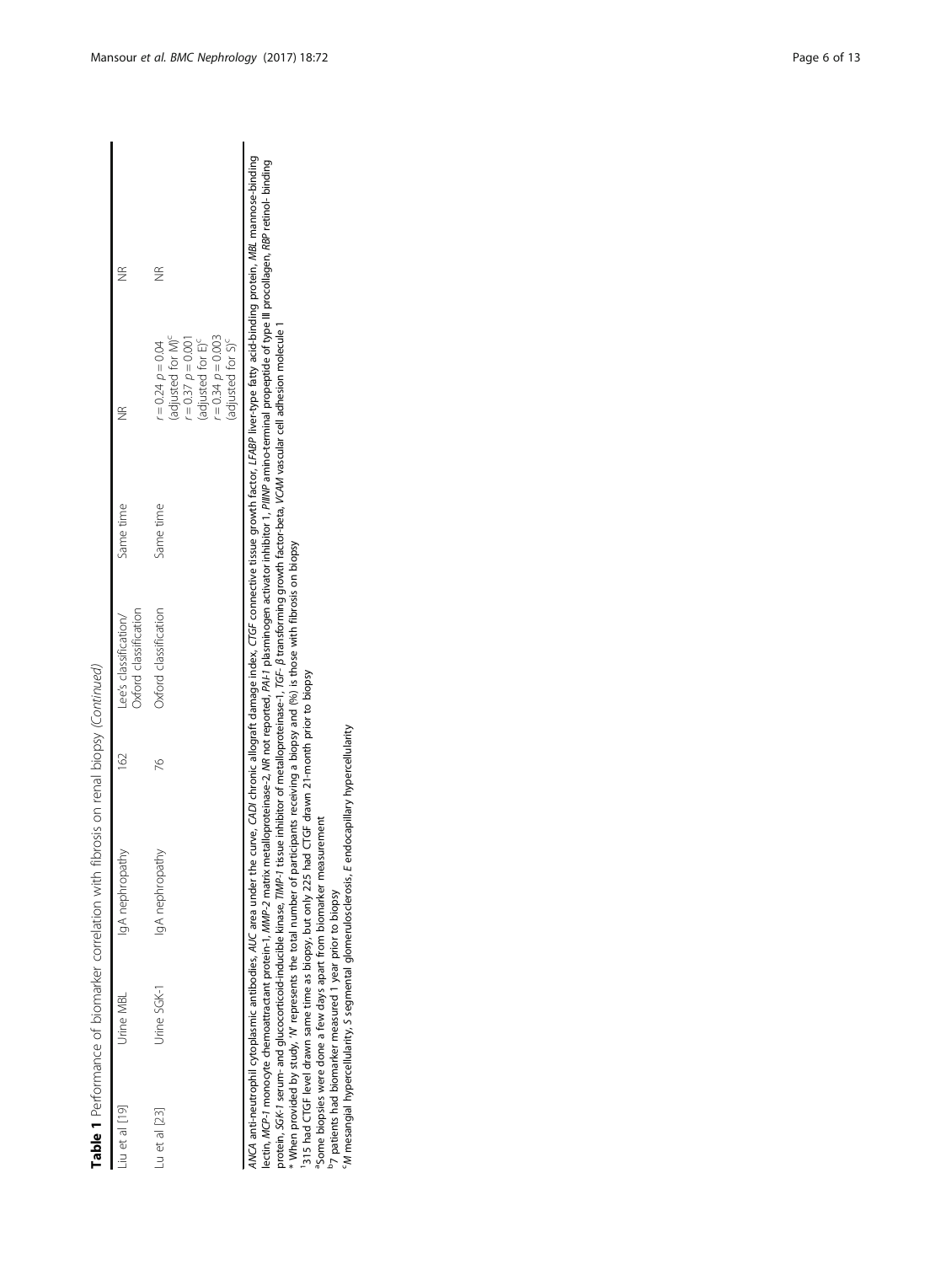| Reference                     | Biomarker                       | Age (years)<br>Mean $\pm$ SD<br>Median (range) | Sex<br>(% Male) | Race<br>(% Caucasian) | Method used to obtain GFR                            | <b>Baseline GFR</b><br>Mean $\pm$ SD<br>Median (range) |
|-------------------------------|---------------------------------|------------------------------------------------|-----------------|-----------------------|------------------------------------------------------|--------------------------------------------------------|
| El Ghoul et al [14]           | Urine PIIINP                    | $46 \pm 17$                                    | 48%             | 88%                   | Four variable MDRD                                   | $48.9$ $(3.4 - 203.1)$                                 |
| Teppo et al [15]              | Urine PIIINP                    | 47 (22-68)                                     | 61%             | <b>NR</b>             | 24-h creatinine clearance                            | 56.2                                                   |
| Soylemezoglu<br>et al [16]    | Urine and blood PIIINP          | $51 \pm 18$                                    | <b>NR</b>       | <b>NR</b>             | <b>NR</b>                                            | <b>NR</b>                                              |
| Honkanen et al [20]           | Urine TGF- B                    | 43 <sup>a</sup>                                | 65%             | <b>NR</b>             | 51Cr-FDTA- clearance or<br>24-h creatinine clearance | <b>NR</b>                                              |
| Susianti et al [21]           | Urine TGF- B                    | 30 <sup>b</sup>                                | 7%              | <b>NR</b>             | <b>NR</b>                                            | <b>NR</b>                                              |
| Murakami et al [22]           | Urine TGF-B                     | <b>NR</b>                                      | <b>NR</b>       | <b>NR</b>             | NR.                                                  | <b>NR</b>                                              |
| Zhang et al [24]              | Urine MCP-1.<br>Hepcidin, LFABP | 30 (17-51)                                     | 11%             | 46%                   | <b>NR</b>                                            | <b>NR</b>                                              |
| Chang et al [25]              | Blood PAI-1                     | 51 <sup>a</sup>                                | 10%             | <b>NR</b>             | <b>MDRD</b>                                          | $31.5^{\circ}$                                         |
| Sanders et al [26]            | Urine MMP-2<br>Urine TIMP-1     | $67(23-86)$                                    | <b>NR</b>       | <b>NR</b>             | <b>NR</b>                                            | <b>NR</b>                                              |
| Grenzi et al [18]             | Blood CD30                      | $35(4.8 - 67.1)$                               | 56%             | 29%                   | Cockgraft-gault                                      | <b>NR</b>                                              |
| Amer et al [10]               | Urine RBP                       | $52 \pm 13$                                    | 55%             | 93%                   | Four variable MDRD<br>lothalamate measurement        | $53.7 \pm 14.9$<br>$57.5 \pm 17.1$                     |
| Barbosa de Deus<br>et al [11] | Urine RBP                       | $33 \pm 12$                                    | 54%             | 53%                   | Creatinine clearance                                 | 73.2 (33-172) <sup>d</sup><br>97.5 (45-175)            |
| Pallet et al [12]             | Urine RBP                       | $53 \pm 18$                                    | 54%             | 53%                   | <b>MDRD</b>                                          | $47.4 \pm 33.3$                                        |
| Zhu et al [13]                | Blood VCAM-1                    | $33 \pm 11$                                    | 47%             | <b>NR</b>             | <b>NR</b>                                            | $85.4 \pm 30.3$                                        |
| Metalidis et al [17]          | Urine CTGF                      | $53 \pm 13.2$                                  | 61%             | <b>NR</b>             | <b>MDRD</b>                                          | $53.3 \pm 17.4$                                        |
| Liu et al [19]                | Urine MBL                       | 35                                             | 57%             | <b>NR</b>             | Four variable MDRD                                   | 85.9                                                   |
| Lu et al [23]                 | Urine SGK-1                     | 38 <sup>b</sup>                                | 52%             | <b>NR</b>             | <b>MDRD</b>                                          | $90.8 \pm 43.2$                                        |

<span id="page-6-0"></span>Table 2 Characteristics of studies included in stage I

CTGF connective tissue growth factor, GFR glomerular filtration rate, LFABP liver-type fatty acid-binding protein, MBL mannose-binding lectin, MCP-1 monocyte chemoattractant protein-1, MMP-2 matrix metalloproteinase-2, NR not reported, PAI-1 plasminogen activator inhibitor 1, PIIINP amino-terminal propeptide of type III procollagen, RBP retinol- binding protein, SD standard deviation, SGK-1 serum- and glucocorticoid-inducible kinase, TIMP-1 tissue inhibitor of metalloproteinase-1, TGF-  $\beta$  transforming growth factor-beta, VCAM vascular cell adhesion molecule

<sup>a</sup>This age was obtained by taking the average of the median ages

<sup>b</sup>This age was obtained by taking the average of the mean ages

<sup>c</sup>This GFR represents the average of the medians

<sup>d</sup>The top GFR represents patients with abnormal RBP and the bottom GFR represents patients with normal RBP

#### Stage II biomarker performance (Table [3](#page-7-0) and [4\)](#page-8-0)

Urine TGF-β concentrations were evaluated in 426 patients with an average age ranging from 43 to 69 years across three different studies [[29](#page-11-0)–[31](#page-11-0)]. One study was 'good' quality and two were 'fair' quality. Higher TGF-β concentrations were associated with biopsy proven chronic allograft nephropathy in transplant recipients over a 5-years follow-up, as well as worsening renal function in patients with obstructive uropathy and type II diabetes (point estimates ranging from 1.7 to 3.9). The addition of blood TGF-β to conventional predictors such as age, sex, duration and severity of diabetes, eGFR and albumin/creatinine ratio in patients with baseline eGFR of 55 ml/min/ $m<sup>2</sup>$  increased the AUC from 0.75 to 0.96 for predicting doubling of serum creatinine over a 5 years follow-up period in a nested case-control study from the ADVANCE clinical trial cohort [\[31\]](#page-11-0).

Blood and urine MMP-2 concentrations were measured in 332 patients across two studies with a mean age

ranging from 46 to 67 years [\[27, 28\]](#page-11-0). One study was 'good' quality and another was 'fair' quality. Studies revealed that higher MMP-2 concentrations are associated with decline in eGFR in patients with and without CKD with baseline eGFR of 34 ml/min/m<sup>2</sup> and 74 ml/min/m<sup>2</sup>, respectively. In one study assessing patients' eGFR post coronary angiography over an 8 years follow up, 39 (16%) of non-CKD and non-diabetic patients had over a 25% reduction in their eGFR from baseline [\[27](#page-11-0)]. Those with higher blood MMP-2 levels were 2.5 times as likely to develop decline in their eGFR compared to those with lower levels. Urine MMP-2 in another study was able to predict eGFR decline with an AUC of 0.74, with a decline of 0.1 ml/min/ $m<sup>2</sup>$  in eGFR for every unit increase of urine MMP-2 over a 38 month follow up [[28](#page-11-0)].

Urine MCP-1 was evaluated in a total of 596 patients in four studies with a mean age ranging from 38 to 69 years [[32](#page-11-0)–[35](#page-11-0)]. Three studies were of 'fair' quality and one was 'poor' quality. Over a follow-up period of 2 to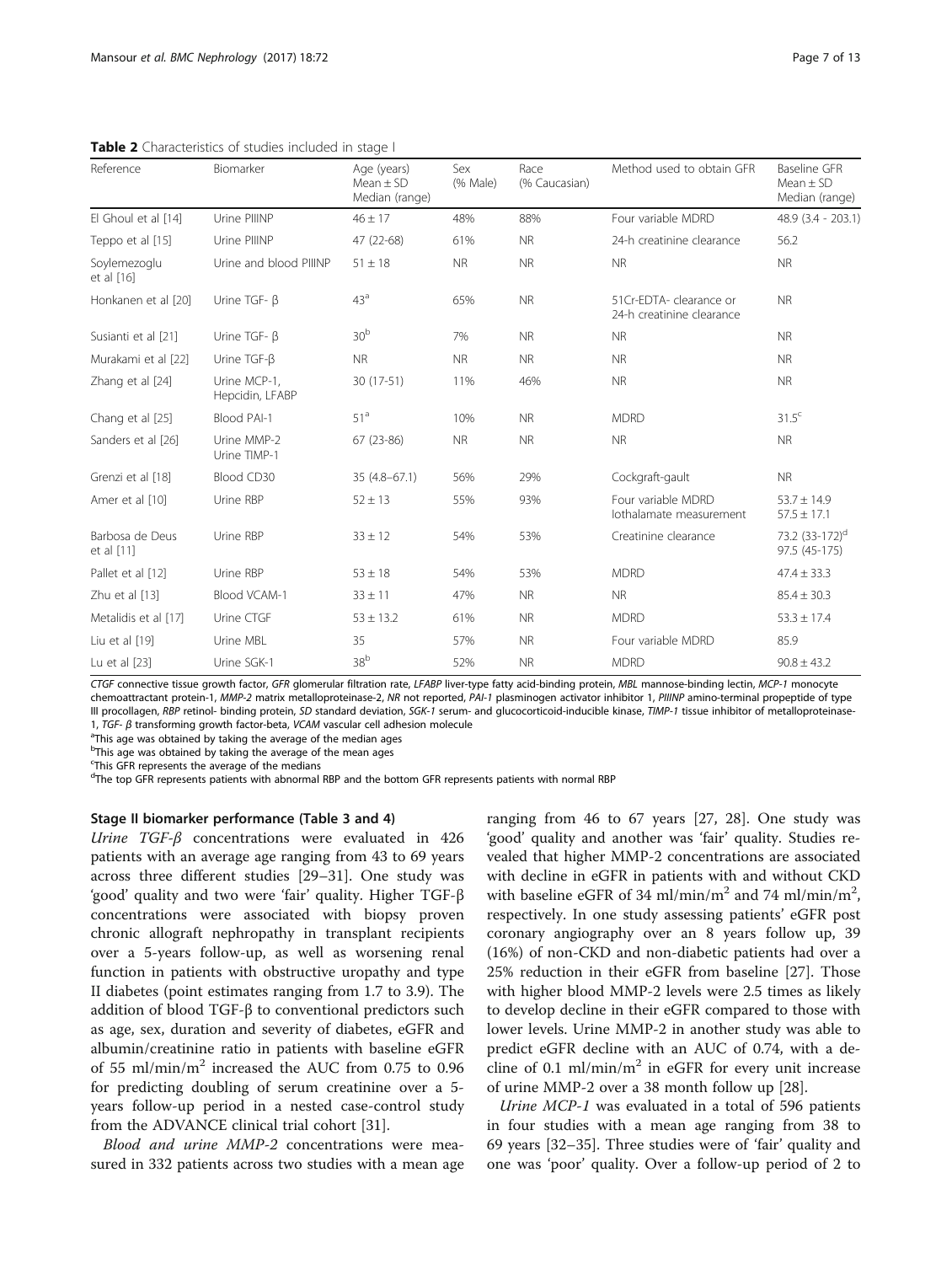<span id="page-7-0"></span>

| Reference              | Biomarker/cut off                                                              | Patient Population                                                       | Subjects<br>$N (96)^*$    | Definition of renal progression                                                                                                                                                                                                                                                                                                                                                                                                                                                                                                                                                                                                                                                                                                                                                                                                                                                                                           | (range) Mean (± SD)<br>Follow up: Median | (95% CI; p-value)<br>Point Estimate                                                                    | specificity/sensitivity<br>C-statistic or AUC                             | Quality<br>Score    |
|------------------------|--------------------------------------------------------------------------------|--------------------------------------------------------------------------|---------------------------|---------------------------------------------------------------------------------------------------------------------------------------------------------------------------------------------------------------------------------------------------------------------------------------------------------------------------------------------------------------------------------------------------------------------------------------------------------------------------------------------------------------------------------------------------------------------------------------------------------------------------------------------------------------------------------------------------------------------------------------------------------------------------------------------------------------------------------------------------------------------------------------------------------------------------|------------------------------------------|--------------------------------------------------------------------------------------------------------|---------------------------------------------------------------------------|---------------------|
| et al<br>Chen<br>[29]  | Urine TGF-B > 569 ng/l                                                         | Unilateral ureteral obstruction<br>requiring percutaneous<br>nephrostomy | 45 (24)                   | Non-functioning kidney group<br>defined by no improvement<br>in eGFR                                                                                                                                                                                                                                                                                                                                                                                                                                                                                                                                                                                                                                                                                                                                                                                                                                                      | 3 months                                 | $\widetilde{\Xi}$                                                                                      | NR/82%/82%                                                                | Fair (7)            |
| Harris et al<br>[30]   | Blood TGF- B                                                                   | Renal transplant recipients                                              | 100 (23)                  | Biopsy proven chronic allograft<br>nephropathy using Banff 97                                                                                                                                                                                                                                                                                                                                                                                                                                                                                                                                                                                                                                                                                                                                                                                                                                                             | 5 years                                  | HR 1.7 (1.1-2.6;<br>$p = 0.008$                                                                        | <b>NR/NR/NR</b>                                                           | Good (10)           |
| Wong et al<br>$[31]$   | Blood active TGF- $\beta$ 1<br>Blood total TGF- B                              | Type II diabetes                                                         | 102                       | Doubling of serum creatinine                                                                                                                                                                                                                                                                                                                                                                                                                                                                                                                                                                                                                                                                                                                                                                                                                                                                                              | 5 years                                  | Blood total TGF- $\beta$<br>1: OR 3.9 $(2.1 - 7.3)$                                                    | Conventional predictors. <sup>a</sup><br>0.75/NR/NR                       | Fair (7)            |
|                        |                                                                                |                                                                          | E                         |                                                                                                                                                                                                                                                                                                                                                                                                                                                                                                                                                                                                                                                                                                                                                                                                                                                                                                                           |                                          | $TGF - \beta$ 1: NR<br>Blood active                                                                    | Addition of total TGF-B1:<br>0.82/NR/NR                                   |                     |
|                        |                                                                                |                                                                          |                           |                                                                                                                                                                                                                                                                                                                                                                                                                                                                                                                                                                                                                                                                                                                                                                                                                                                                                                                           |                                          |                                                                                                        | Addition of active TGF-B1:<br>0.88/NR/NR                                  |                     |
|                        |                                                                                |                                                                          |                           |                                                                                                                                                                                                                                                                                                                                                                                                                                                                                                                                                                                                                                                                                                                                                                                                                                                                                                                           |                                          |                                                                                                        | Addition of both active<br>and total TGF- $\beta$ 1:<br>0.96/NR/NR        |                     |
| Hsu et al<br>$[27]$    | Blood MMP-2                                                                    | Non diabetic patients referred<br>for coronary angiography               | 251 (16)                  | eGFR decline >25% from<br>paseline                                                                                                                                                                                                                                                                                                                                                                                                                                                                                                                                                                                                                                                                                                                                                                                                                                                                                        | 8.5 (±2.4) years                         | HR 2.5 (1.2-5.1)                                                                                       | NR/NR/NR                                                                  | Good (9)            |
| Shi et al<br>[28]      | Urine MMP-2                                                                    | Chronic tubulointerstitial<br>nephropathy                                | 20 (HC)<br>$\overline{6}$ | Continuous outcome of eGFR<br>decline                                                                                                                                                                                                                                                                                                                                                                                                                                                                                                                                                                                                                                                                                                                                                                                                                                                                                     | 38 (11-54) months                        | $-0.1$ ml/min/m <sup>2</sup> ,<br><b>β</b> coefficient<br>$(p = 0.05)$                                 | $0.74~(p < 0.05)$ /NR/NR                                                  | Fair (7)            |
| Titan et al<br>$[32]$  | Urine MCP-1 ≥ 52 ng/g                                                          | Macroalbuminuric type II<br>diabetes                                     | 56 (27)                   | Composite outcome of risk of<br>dialysis, or doubling of serum<br>creatinine or death <sup>b</sup>                                                                                                                                                                                                                                                                                                                                                                                                                                                                                                                                                                                                                                                                                                                                                                                                                        | 30.7 $(\pm 10)$ months                   | OR 11.0 (1.6-76.4;<br>$\rho=0.02)$                                                                     | $0.65~(p = 0.08)/N$ R/NR                                                  | Fair (8)            |
| et al [33]<br>Verhave  | Urine MCP-12<br>48 ng/mmol                                                     | Diabetic nephropathy                                                     | 83                        | The rate of eGFR decline as<br>a continuous outcome                                                                                                                                                                                                                                                                                                                                                                                                                                                                                                                                                                                                                                                                                                                                                                                                                                                                       | 2.1 years                                | $-2.0$ ml/min/m2<br><b>B</b> coefficient<br>$(\rho = 0.001)$                                           | <b>NR/NR/NR</b>                                                           | Fair (7)            |
| et al [34]<br>Ogliari  | Blood donor MCP-1 ><br>66 <sup>th</sup> percentile                             | SPK recipients                                                           | 77                        | Graft loss                                                                                                                                                                                                                                                                                                                                                                                                                                                                                                                                                                                                                                                                                                                                                                                                                                                                                                                | 87.4 (65.4–132.3)<br>months              | HR 4.5 (1.2-16.8;<br>$p = 0.02$                                                                        | NR/NR/NR                                                                  | Poor <sub>(6)</sub> |
| Nadkarni<br>et al [35] | Urine MCP-1 (continuous Type II diabetes<br>and tertiles)                      |                                                                          | 380 (50)                  | eGFR decline >40%<br>from baseline                                                                                                                                                                                                                                                                                                                                                                                                                                                                                                                                                                                                                                                                                                                                                                                                                                                                                        | 5 years                                  | tertile) 5.3 (2.2-12.7)<br>OR (continuous)<br>OR $(3^{\text{rd}}$ vs. $1^{\text{st}}$<br>2.3 (1.4-3.6) | Addition of MCP-1: 0.74<br>C-statistic Conventional<br>predictors: ° 0.70 | Fair (7)            |
|                        | <sup>a</sup> Conventional Predictors: sex, body mass index, age, duration of d |                                                                          |                           | iabetes mellitus, hemoglobin A1c, eGFR(CKD-EPI), randomized treatment interventions, urinary albumin/creatinine ratio, and history of macrovascular<br>and microvascular events. Poeath only occurred in two people, hence the composite outcome was mainly worsening of renal function and study was included in phase II. ' Sex, body mass index, hemoglobin A1C,<br>AUC area under the curve, CAN chronic allograft nephropathy, eGFR estimated glomerular filtration rate, HC Healthy controls, HR Hazard ratio, MMP-2 matrix metalloprotinease-2, MCP-1 monocyte chemoattractant<br>protein-1, MR not reported, OR odds ratio, PIMP procollagen type III amino-terminal pro- peptide, SPK simultaneous pancreas kidney transplant, TGF-β Transforming growth factor-beta<br>*N represents the total sample size and the percentage represents the percent of those with the outcome when available in the literature |                                          |                                                                                                        |                                                                           |                     |
|                        |                                                                                |                                                                          |                           | eGFR, fibrate intervention, Angiotensin converting enzyme inhibitors/angiotensin II receptor blockers, urine albumin-creatinine ratio, and cardiovascular disease history                                                                                                                                                                                                                                                                                                                                                                                                                                                                                                                                                                                                                                                                                                                                                 |                                          |                                                                                                        |                                                                           |                     |

Table 3 Associations between stage II biomarkers and renal outcomes Table 3 Associations between stage II biomarkers and renal outcomes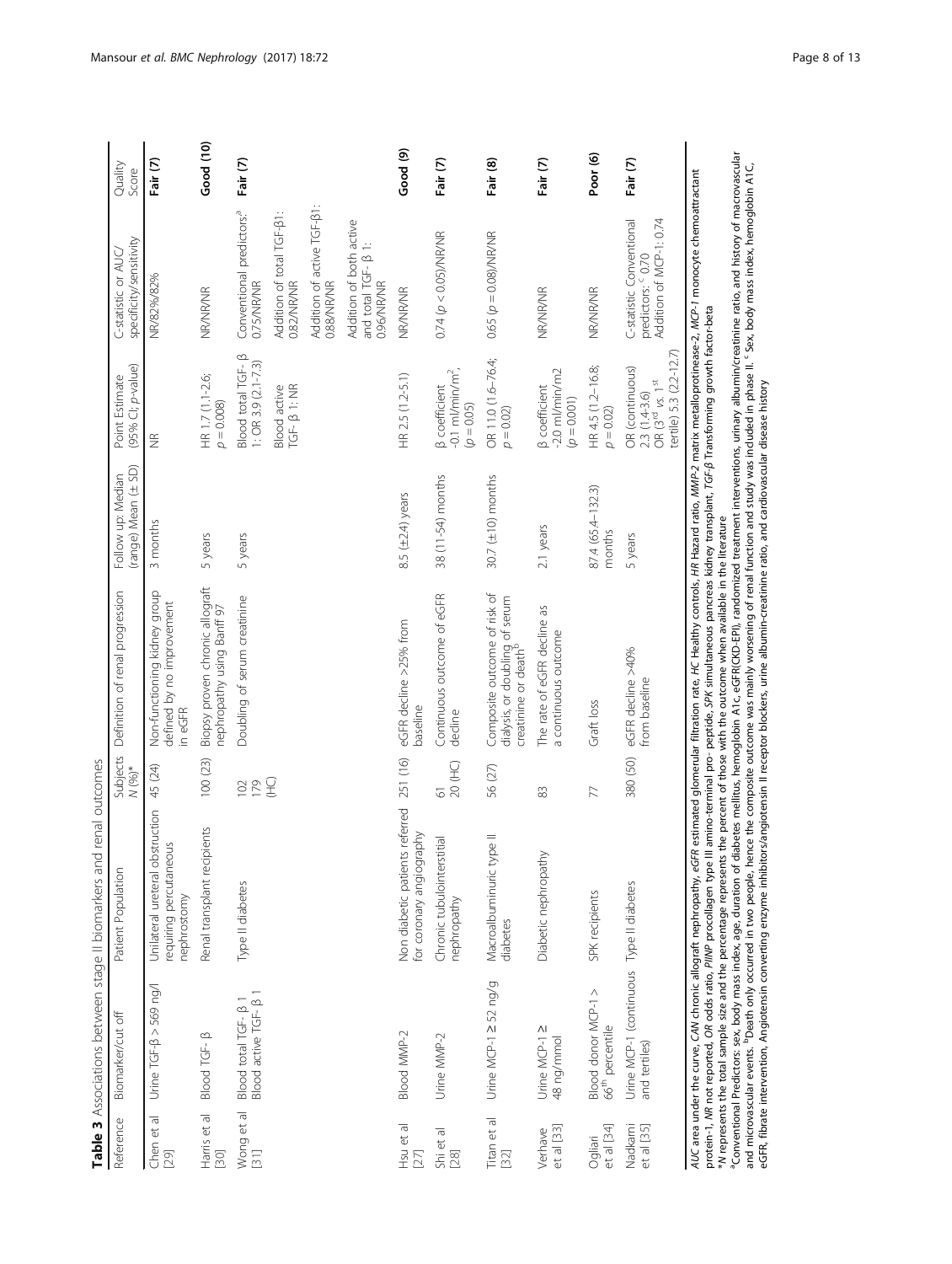<span id="page-8-0"></span>

|                     | Table 4 Characteristics of Studies Included in stage II | of the review                                                                                                                                                                                                       |                                                     |                                 |                           |                                          |                                                                                 |
|---------------------|---------------------------------------------------------|---------------------------------------------------------------------------------------------------------------------------------------------------------------------------------------------------------------------|-----------------------------------------------------|---------------------------------|---------------------------|------------------------------------------|---------------------------------------------------------------------------------|
| Reference           | Biomarker                                               | Multicenter vs. single center                                                                                                                                                                                       | Median (range)<br>Age (years)<br>Mean $\pm$ SD      | Sex (% Male)                    | Race (% Caucasian)        | Method used to obtain GFR                | Baseline GFR or serum creatinine<br>Median (range)<br>Mean ± SD                 |
| Chen et al [29]     | Urine TGF-B                                             | Single centered                                                                                                                                                                                                     | 64ª                                                 | 62%                             | $\frac{\alpha}{2}$        | 99mTc-DTPA dynamic<br>renal scintigraphy | $11.9 \pm 2.4$ m/min/m <sup>2d</sup><br>$6.7 \pm 1.7$ ml/min/m <sup>2c</sup>    |
| Harris et al [30]   | Blood TGF-B                                             | Single centered                                                                                                                                                                                                     | 43 <sup>b</sup>                                     | 60%                             | 85%                       | $\frac{1}{2}$                            | 2.5 mg/dle<br>2.1 mg/dl <sup>f</sup>                                            |
| Wong et al [31]     | Blood active TGF-B<br>Blood total TGF-B                 | centers)<br>(25 international<br>Multi-centered                                                                                                                                                                     | $59 \pm 7$ (HC)<br>69±7                             | 70%                             | $\frac{\alpha}{2}$        | CKD EPI                                  | 70.7 ± 15.8 ml/min/m <sup>2</sup> (HC)<br>$55.1 \pm 19.8$ ml/min/m <sup>2</sup> |
| Hsu et al [27]      | Blood MMP-2                                             | Single centered                                                                                                                                                                                                     | 67ª                                                 | 86%                             | $\frac{\alpha}{2}$        | CKD-EPI                                  | $73.6 \pm 15.3$ ml/min/m <sup>2</sup>                                           |
| Shi et al [28]      | Urine MMP-2                                             | Single centered                                                                                                                                                                                                     | $51 \pm 10.2$ (HC)<br>46ª                           | 31%                             | $\frac{\alpha}{2}$        | CKD-EPI                                  | $72.2 \pm 10.6$ ml/min/m <sup>2</sup> (HC)<br>34.3 $m$ / $min/m29$              |
| Titan et al [32]    | Urine MCP-1                                             | Single centered                                                                                                                                                                                                     | $58 \pm 10.2$                                       | 63%                             | 41%                       | 24-h creatinine clearance                | $45.2 \pm 22.7$ ml/min/m <sup>2</sup>                                           |
| Verhave et al [33]  | Urine MCP-1                                             | (4 different hospitals)<br>Multi-centered                                                                                                                                                                           | $69 \pm 10$                                         | 80%                             | 87%                       | 4 variable MDRD                          | $25.0 \pm 9.0$ ml/min/m <sup>2</sup>                                            |
| Ogliari et al [34]  | <b>Blood MCP-1</b>                                      | Single centered                                                                                                                                                                                                     | $38 \pm 7.2$ (r)<br>$28 \pm 9$ (d)                  | 57%                             | $\frac{\alpha}{2}$        | $\frac{1}{2}$                            | $7.9 \pm 3.4$ mg/dl (r) <sup>n</sup><br>$0.9 \pm 0.3$ mg/dl (d)                 |
| Nadkarni et al [35] | Urine MCP-1                                             | Multi-centered                                                                                                                                                                                                      | $62.3 \pm 5.6$<br>$61.9 + 5.4$<br>Controls<br>Cases | Controls<br>Cases<br>51%<br>52% | Cases and controls<br>74% | CKD EPI                                  | $90.2$ ml/min/m <sup>2</sup><br>$87.0 \text{ m/min/m}^2$<br>Controls<br>Cases   |
|                     |                                                         | CKD-EPI chronic kidney disease epidemiology collaboration, d donor, DTPA diethylenetriaminepentaacetic acid, GFR glomerular filtration rate, HC Healthy controls, MDRD Modification of Diet in Renal Disease, MMP-2 |                                                     |                                 |                           |                                          |                                                                                 |

CKD-EPI chronic kidney disease epidemiology collaboration, d donor, DTPA diethylenetriaminepentaacetic acid, GFR glomerular filtration rate, HC Healthy controls, MDRD Modification of Diet in Renal Disease, MMP-2 *CKD-EPI* chronic kidney disease epidemiology collaboration, *d* donor, *DTPA* diethylenetriaminepentaacetic acid, *GFR* glomerular filtration rate, HC Healthy controls, *MD*<br>matrix metalloprotinease 2, *MCP-* 1 monocyte c

matrix metalloprotinease-2, MCP-1 monocyte chemoattractant protein-1, NR not reported, r recipient, SD Standard deviation, TGF-β Transforming growth factor-beta

aThis age was obtained by taking the average of the mean ages

bThis age represents the average of the mean ages of participants at time of transplant

cPre-operative GFR in obstructed kidney

dPost-operative GFR after percutaneous nephrostomy

eSerum creatinine at transplant

Serum creatinine 1 month post transplant

gThis GFR represents the average of the means  $h$ Recipients were on dialysis for 4.0  $\pm$  2.4 years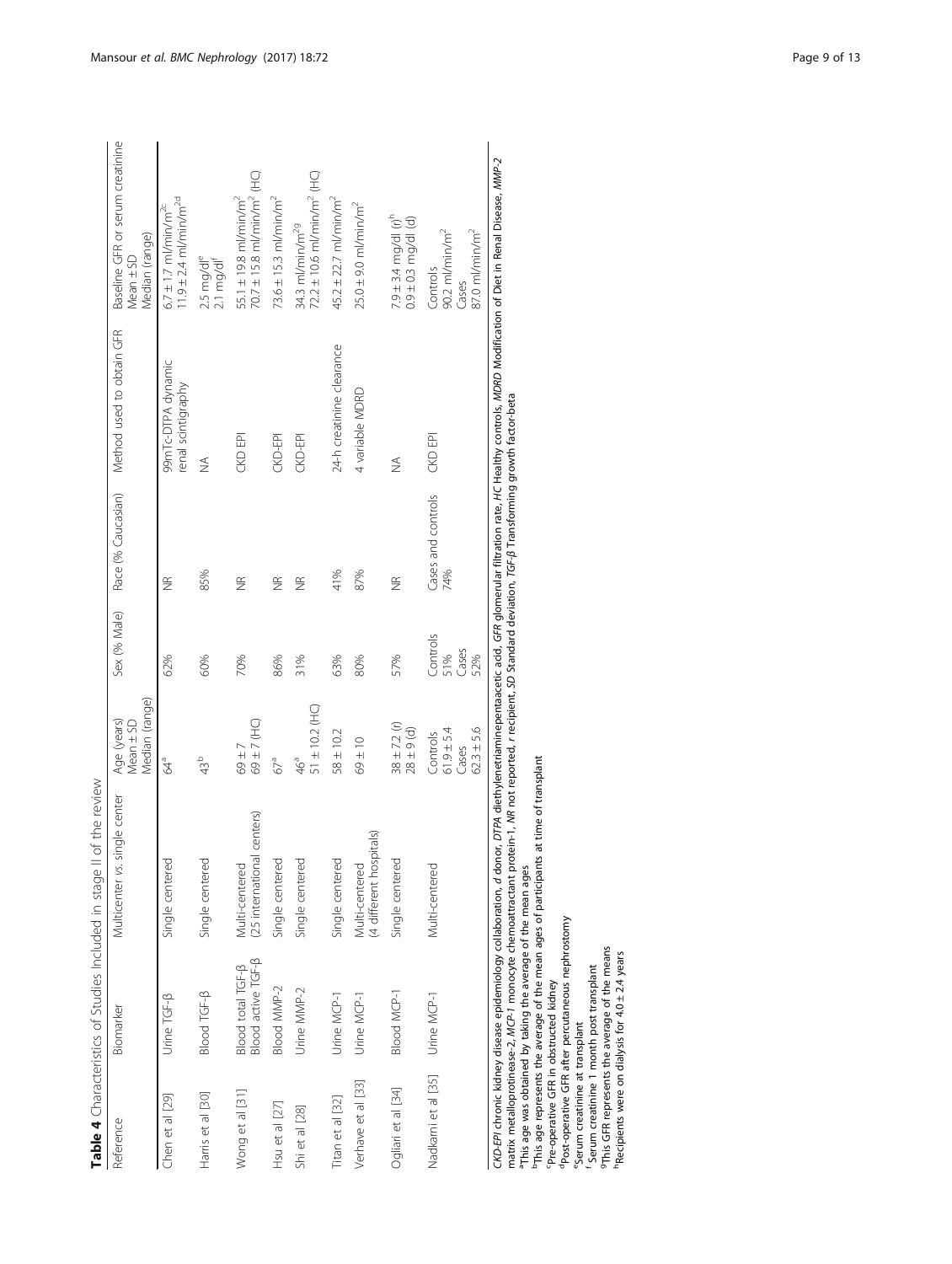<span id="page-9-0"></span>Table 5 Stage II variables used for multivariable analyses

| Reference           | Biomarker                                | Patient Population                                                    | Variables used for multivariable analyses                                                                                                                                                                                                                                                    |
|---------------------|------------------------------------------|-----------------------------------------------------------------------|----------------------------------------------------------------------------------------------------------------------------------------------------------------------------------------------------------------------------------------------------------------------------------------------|
| Chen et al [29]     | Urine $TGF - \beta$                      | Unilateral ureteral obstruction<br>requiring percutaneous nephrostomy | <b>NA</b>                                                                                                                                                                                                                                                                                    |
| Harris et al [30]   | Blood TGF- B                             | Renal transplant recipients                                           | Acute cellular rejection                                                                                                                                                                                                                                                                     |
| Wong et al [31]     | Blood total and<br>active TGF- $\beta$ 1 | Type II diabetes                                                      | Sex, age, baseline eGFR, randomized treatment interventions <sup>a</sup> ,<br>urinary albumin/creatinine ratio, hemoglobin A1c, BMI, diabetes<br>duration, and history of macrovascular or microvascular disease                                                                             |
| Hsu et al [27]      | Blood MMP-2                              | Non diabetic patients referred for<br>coronary angiography            | Age, sex, smoking status, BMI, systolic blood pressure, fasting<br>glucose, total cholesterol, and baseline eGFR                                                                                                                                                                             |
| Shi et al [28]      | Urine MMP-2                              | Chronic tubulointerstitial nephropathy                                | Age, baseline eGFR, mean blood pressure                                                                                                                                                                                                                                                      |
| Titan et al [32]    | Urine MCP-1                              | Macroalbuminuric type II diabetes                                     | Baseline creatinine clearance, baseline 24 h proteinuria,<br>and systolic blood pressure                                                                                                                                                                                                     |
| Verhave et al [33]  | Urine MCP-1                              | Diabetic nephropathy                                                  | Proteinuria, TGF-B                                                                                                                                                                                                                                                                           |
| Ogliari et al [34]  | Blood MCP-1                              | SPK recipients                                                        | Hemoglobin A1c, years of dialysis pre transplant,<br>recipient BMI, enteric drainage, >1 episode of<br>rejection, type of immunosuppression                                                                                                                                                  |
| Nadkarni et al [35] | Urine MCP-1                              | Type II diabetes                                                      | Hemoglobin A1c, mean arterial pressure, history of cardiovascular<br>disease, intensive glycemic and blood pressure control, fibrates,<br>angiotensin receptor blockers, angiotensin converting enzyme<br>inhibitors, thiazolidinedione, baseline eGFR, urinary<br>albumin-creatinine ratio. |

BMI Basic metabolic panel, eGFR estimated glomerular filtration rate, HC Healthy controls, HR Hazard ratio, MMP-2 matrix metalloprotinease-2, MCP-1 monocyte chemoattractant protein-1, NA not applicable, SPK simultaneous pancreas kidney transplant, TGF-<sup>β</sup> Transforming growth factor-beta <sup>a</sup> a Wong et al was an ancillary study from the ADVANCE trial cohort, which randomized participants to intensive glucose control, targeting a hemoglobin A1c of ≤6.5%, or to standard, guideline-based glucose control, as well as to combination perindopril–indapamide therapy or to matching placebo

7 years, higher levels of urine and blood MCP-1 were significantly and independently associated with future eGFR decline and doubling of creatinine in native kidneys and graft loss in transplant recipients with baseline eGFR ranging from 25 ml/min/m<sup>2</sup> to 90 ml/min/m<sup>2</sup> (point estimates ranging from 2.3 to 11.0).

#### **Discussion**

The relentless progression of renal disease is closely linked to the process of fibrosis, which is triggered by initial or ongoing injury. Although it is still a point of debate, there is literature to support a mechanistic rather than merely an associative role of fibrosis in progression of kidney disease [\[40](#page-12-0)]. This systematic review is a comprehensive evaluation of renal biomarkers that can be used in the detection of fibrosis as well as in the prediction of progression of renal disease. However, the development of a clinically useful biomarker is a sequential process that usually requires five phases; phase 1 identifies promising directions in preclinical studies, phase 2 is clinical assay validation and detection of established disease, phase 3 is biomarker prediction of clinical disease in longitudinal studies, phase 4 is prospective screening and finally phase 5 is impact of screening on disease burden [\[41](#page-12-0)]. This systematic review aimed to identify fibrosis biomarkers that achieved phase 2 and phase 3 of development. A total of 14 biomarkers were identified in phase 2 of development and were linked to fibrosis on biopsy, but the majority (64%) had weak correlations or unreported associations in the literature. Only five biomarkers (PAI-1, PIIINP, MMP-2, TGF-β, and MCP-1) had at least moderate correlations with fibrosis on biopsy, out of which only three (MMP-2, TGF-β, and MCP-1) were independently associated with worsening renal function.

TGF-β had the strongest correlation with fibrosis on biopsy and was significantly associated with worse renal outcomes in the literature. This is supported by strong biological plausibility in animal literature, where the overexpression of TGF-β by renal tubular epithelial cells led to tubulointerstitial fibrosis and the blocking of TGF-β ameliorated this process [\[42, 43\]](#page-12-0). In this review, MCP-1 had a very strong association with progression of renal disease, which is reinforced by preclinical studies showing that the blockade of MCP-1 receptor (CCR2) reduces interstitial fibrosis [\[44](#page-12-0)]. Lastly, MMP-2 was also a strong independent predictor of declining eGFR, which is again corroborated by decreased fibrosis in MMP-2 knockout mice [[45](#page-12-0)].

However, this systematic review highlights the limitations in the available literature assessing fibrosis biomarkers. First, all three biomarkers were evaluated in both blood and urine in stage II studies but were only evaluated in urine in stage I studies. This highlights the need for further studies evaluating the correlation of blood levels of these biomarkers and fibrosis on biopsy. Also, generalizability to all patients is limited as most studies in both stages I and II evaluated specific patient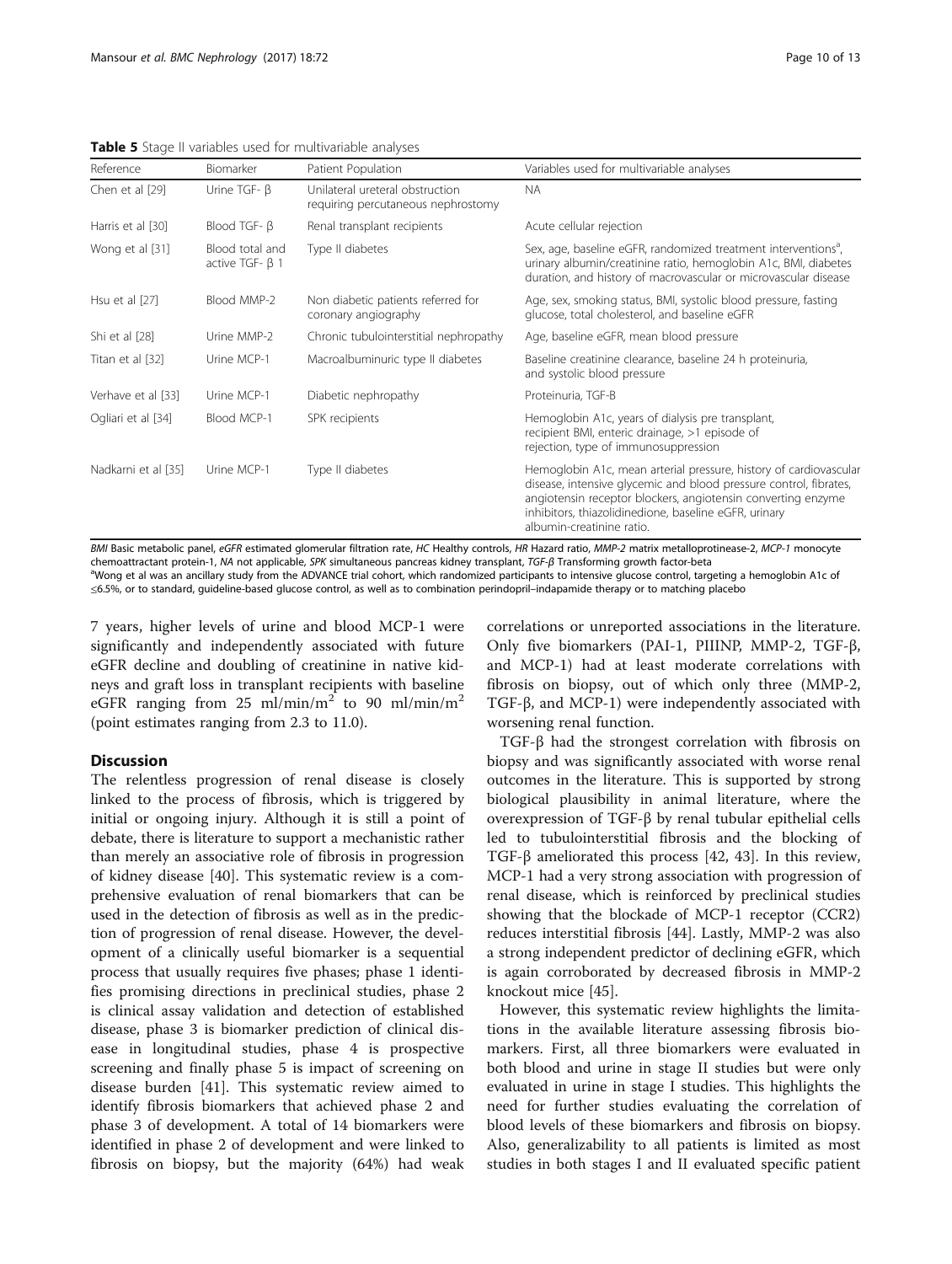<span id="page-10-0"></span>populations such as lupus nephritis or IgA nephropathy. Biomarker performance differed across different patient populations, which further hinders the application to a broad patient population.

Statistical deficiencies also existed among studies. In stage I, five out of 17 studies did not report estimates of diagnostic accuracy or measures of statistical uncertainty (Table [1\)](#page-4-0). Only three studies reported AUC values for diagnosing the presence and the severity of fibrosis. Lastly, stage I studies lacked a standard method to assess fibrosis with up to eight different classifications utilized (Additional file 2). This heterogeneity in the assessment of fibrosis makes it difficult to make standardized comparisons among biomarkers of fibrosis across studies.

Using the adjusted STARD quality score to assess stage II studies, only two out of nine studies were of good quality, highlighting potential areas of improvement. The majority of studies utilized convenience sampling, which introduces 'selection bias' as the participant sampling might not be an accurate representation of the population. Only one out of the nine studies in stage II stated that the examiners of the index test and reference standard were blinded. Lack of blinding could have introduced 'review bias,' as the reviewers were aware of the reference test result. The adjustment for confounding was also limited in most stage II studies lacking the current clinical gold standard to assess patient outcomes, which is the use of baseline eGFR and proteinuria (Table [5\)](#page-9-0). Lastly, PAI-1 and PIIINP studies performed well in stage I, but were not included in stage II secondary to lack of longitudinal studies and lack of independent association with CKD progression after adjusting for eGFR and proteinuria, respectively [[46\]](#page-12-0).

We also acknowledge some of the limitations to our approach. We allowed for the liberal inclusion of all patient populations as well as a wide spectrum of renal outcomes to be able to capture the maximum number of biomarkers of fibrosis assessed in the literature. However, this approach led to heterogeneity in the data and did not allow the summation of the results into a meta-analysis (Additional file 3). In addition, our two-stage approach allowed for the selection of biomarkers that both correlated with fibrosis on biopsy and were associated with renal outcomes. Hence, only biomarkers that were both diagnostic of fibrosis and predictive of outcomes were included in this systematic review. The purpose of this design was to specifically identify biomarkers of fibrosis rather than the general identification of biomarkers of progression, but this would undervalue a good predictive biomarker that has not yet been studied in biopsy confirmed renal fibrosis.

#### Conclusion

Despite the above limitations, there are promising considerations that are highlighted in this review. This review identifies gaps in the literature in the field of renal fibrosis and emphasizes the need for additional studies utilizing biopsies to identify subclinical fibrosis. Furthermore, three promising biomarkers are featured in this review to have diagnostic and prognostic potential in patients with renal disease. MMP-2, MCP-1 and TGF-β have been shown to identify patients with fibrosis and future poor renal outcomes. Since biomarkers of fibrosis have the potential to identify at risk populations as well as offer insight into possible therapeutic measures, it is imperative for future studies to evaluate the role of these biomarkers in diagnosing established interstitial fibrosis as well as evaluating their associations with future renal outcomes.

#### Additional files

[Additional file 1:](dx.doi.org/10.1186/s12882-017-0490-0) Study quality scoring system for stage II. Out of the 25 standards for reporting diagnostic accuracy studies (STARD) criteria, we used the ten most relevant parameters to assess quality of studies listed in this review. Studies meeting each criterion are listed under comments on the far right of the table. (DOCX 14 kb)

[Additional file 2:](dx.doi.org/10.1186/s12882-017-0490-0) Methods of fibrosis assessment on biopsy in stage I studies. The table above shows the different methods used to assess fibrosis across different studies in stage I. Fibrosis was evaluated using Banff criteria, image digitalization, numerical quantification score, Oxford classification, morphometric analysis, Lee's classification, chronic allograft damage index (CADI) score, and semi-quantitatively. (DOC 31 kb)

[Additional file 3:](dx.doi.org/10.1186/s12882-017-0490-0) Patient populations and renal outcomes assessed in stage I and stage II of the systematic review. The above table shows the heterogeneity in the data with varying patient populations and different operational definitions of worsening renal function. (DOC 43 kb)

#### Abbreviations

ANCA: Anti-neutrophil cytoplasmic antibody; AUC: Area under the curve; CADI: Chronic allograft damage index; CCR2: MCP-1 receptor; CKD: Chronic kidney disease; eGFR: Estimated glomerular filtration rate; MCP-1: Monocyte chemoattractant protein-1; MMP-2: Matrix metalloproteinase-2; PAI-1: Plasminogen activator inhibitor-1; PIIINP: Amino-terminal propeptide of type III procollagen; STARD: Standards for reporting diagnostic accuracy studies; TG F-β: Transforming growth factor beta

#### Acknowledgements

The authors wish to thank West Haven Veterans Affairs Medical Center (VAMC) for their support.

#### Funding

Not applicable.

#### Availability of data and materials

All data generated or analyzed during this study are included in this published article [and its supplementary information files].

#### Authors' contributions

SM contributed to study design, literature search, data abstraction, quality assessment and writing of manuscript. JP contributed to study design, quality assessment and writing of manuscript. SC contributed to study design, and writing of manuscript. MG contributed to study design, and literature search. CP contributed to study design, data abstraction, and writing of manuscript. All authors read and approved the final manuscript.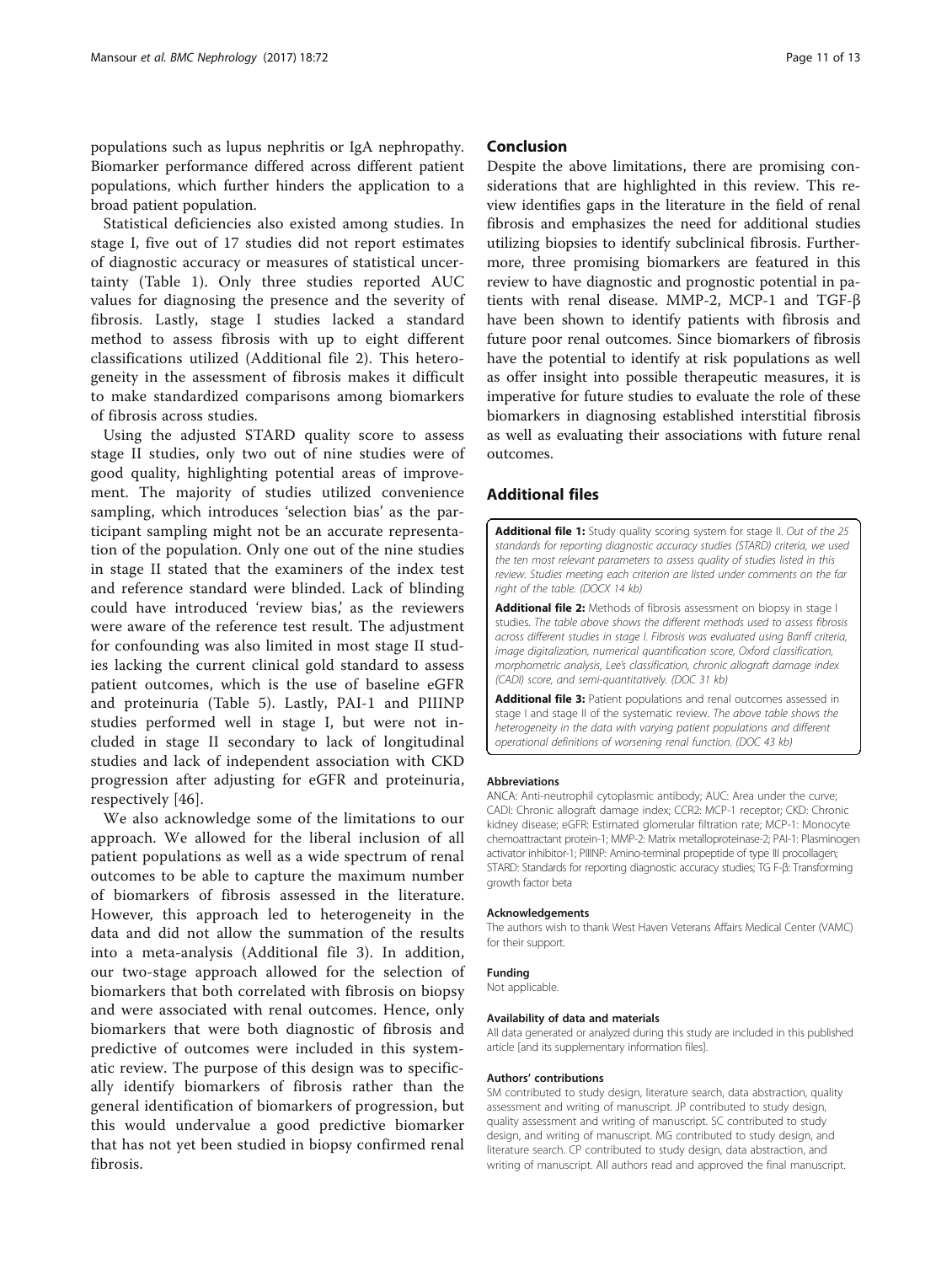#### <span id="page-11-0"></span>Competing interests

The authors declare that they have no competing interests.

#### Consent for publication

Not applicable.

#### Ethics approval and consent to participate

Not applicable

#### Author details

<sup>1</sup> Program of Applied Translational Research, Department of Medicine, Yale University, School of Medicine, New Haven, CT, USA. <sup>2</sup>Section of Nephrology, Yale University School of Medicine, 60 Temple Street, Suite 6C, New Haven, CT 06510, USA. <sup>3</sup>Department of Medicine, Division of Nephrology, Icahn School of Medicine at Mount Sinai, New York, NY, USA. <sup>4</sup>Harvey Cushing/ John Hay Whitney Medical Library, Yale University, New Haven, CT, USA. 5 Veterans Affairs Connecticut Healthcare System, New Haven, CT, USA.

#### Received: 11 September 2016 Accepted: 14 February 2017 Published online: 20 February 2017

#### References

- USRDS. CKD in the general population. In: Atlas of CKD & ESRD, Vol 1, Chapter 1. Ann Arbor, MI, USA: USRDS; 2014. p. 15.
- 2. USRDS. Medicare expenditures for CKD. In: Atlas of CKD & ESRD, Vol 1, Chapter 6. Ann Arbor, MI, USA: USRDS; 2014. p. 58–62.
- 3. Parikh CR, Coca SG, Thiessen-Philbrook H, Shilpak MG, Koyner JL, Wang Z, et al. Postoperative biomarkers predict acute kidney injury and poor outcomes after adult cardiac surgery. J Am Soc Nephrol. 2011;22:1748–57.
- 4. Parikh CR, Thiessen-Philbrook H, Garg AX, Kadiyala D, Shilpak MG, Koyner JL, et al. Performance of kidney injury molecule-1 and liver fatty acid-binding protein and combined biomarkers of AKI after cardiac surgery. Clin J Am Soc Nephrol. 2013;8:1079–88.
- 5. Strutz FF. Novel aspects of renal fibrogenesis. Nephrol Dial Transplant. 1995; 10:1526–32.
- 6. Manno C, Strippoli GF, Arnesano L, Bonifati C, Campobasso N, Gesualdo L, et al. Predictors of bleeding complications in percutaneous ultrasoundguided renal biopsy. Kidney Int. 2004;66:1570–7.
- 7. Shidham GB, Siddiqi N, Beres JA, Logan B, Nagaraja HN, Shidham SG, et al. Clinical risk factors associated with bleeding after native kidney biopsy. Nephrology. 2005;10:305–10.
- 8. Bossuyt PM, Reitsma JB, Burns DE, Gatsonis CA, Glasziou PP, Irwing LM, et al. The STARD statement for reporting studies of diagnostic accuracy: explanation and elaboration. Ann Intern Med. 2003;138(1):W1–12. doi[:10.7326/0003-4819-138-1-200301070-00012-w1.](http://dx.doi.org/10.7326/0003-4819-138-1-200301070-00012-w1)
- 9. Bhangoo RS, Hall IE, Reese PP, Parikh CR. Deceased-donor kidney perfusate and urine biomarkers for kidney allograft outcomes: a systematic review. Nephrol Dial Transplant. 2012;27:3305–14.
- 10. Amer H, Lieske JC, Rule AD, Kremers WK, Larson TS, Franco Palacios CR, et al. Urine high and low molecular weight proteins one-year post-kidney transplant: relationship to histology and graft survival. Am J Transplant. 2013;13:676–84.
- 11. Barbosa de Deus R, Teixeira VPC, Kirsztajn GM. Relative contribution of morphometric and functional indicators of tubulointerstitial lesion to glomerular diseases prognosis. Nephron Clin Pract. 2008;110:164–71.
- 12. Pallet N, Chauvet S, Chasse JF, Vincetn M, Avillach P, Levi C, et al. Urinary retinol binding protein is a marker of the extent of interstitial kidney fibrosis. PLoS One. 2014;9:e84708. doi[:10.1371/journal.pone.0084708](http://dx.doi.org/10.1371/journal.pone.0084708).
- 13. Zhu L, Shi S, Liu L, Lv J, Zhang H. Increased plasma sVCAM-1 is associated with severity in IgA nephropathy. BMC Nephrol. 2013;14:21–7.
- 14. El Ghoul B, Squalli T, Servais A, Elie C, Meas-Yedid V, Trivint C, et al. Urinary procollagen III aminoterminal propeptide (PIIINP): a fibrotest for the nephrologist. Clin J Am Soc Nephrol. 2010;5:205–10.
- 15. Teppo AM, Tornroth T, Honkanen E, Gronhagen-Riska C. Urinary aminoterminal propeptide of type III procollagen (PIIINP) as a marker of interstitial fibrosis in renal transplant recipients. Transplantation. 2002;75:2113–9.
- 16. Soylemezoglu O, Wild G, Dalley AJ, MacNeil S, Milford-Ward A, Brown CB, et al. Urinary and serum type III collagen: markers of renal fibrosis. Nephrol Dial Transplant. 1997;12:1883–9.
- 17. Metalidis C, Van Vuuren SH, Broekhuizen R, Lerut E, Naesens M, Bakker SJL, et al. Urinary connective tissue growth factor is associated with human renal allograft fibrogenesis. Transplantation. 2013;96:494–500.
- 18. Grenzi PC, Campos EF, Tedesco-Silva H, Felipe CR, Franco MF, Soares MF, et al. Association of high post-transplant soluble CD30 serum levels with chronic allograft nephropathy. Transplant. 2013;29:34–8.
- 19. Liu L, Jiang Y, Wang LN, Liu N. Urinary mannose-binding lectin is a biomarker for predicting the progression of immunoglobulin (Ig)A nephropathy. Clin Exp Immunol. 2012;169:148–55.
- 20. Honkanen E, Teppo AM, Tornroth T, Groop PH, Gronhagen-Riska C. Urinary transforming growth factor-β1 in membranous glomerulonephritis. Nephrol Dial Transplant. 1997;12:2562–8.
- 21. Susianti H, Handono K, Gunawan A, Mintaroem K, Purnomo BB, Kalim H. Transforming growth factor β1 is better than α smooth muscle actin for the prediction of renal fibrosis in patients with nephritic lupus. Biomarkers Genomic Med. 2015;7:25–30.
- 22. Murakami K, Takemura T, Hino S, Yoshioka K. Urinary transforming growth factor- β in patients with glomerular diseases. Pediatr Nephrol. 1997;11:334–6.
- 23. Lu X, Li M, Zhou L, Jiang H, Wang H, Chen J. Urinary serum- and glucocorticoid-inducible kinase SGK1 reflects renal injury in patients with immunoglobulin a nephropathy. Nephrology. 2014;19:307–17.
- 24. Zhang X, Nagaraja HN, Nadasdy T, Song H, McKinley A, Prosek J, et al. A composite urine biomarker reflects interstitial inflammation in lupus nephritis kidney biopsies. Kidney Int. 2012;81:401–6.
- 25. Chang HR, Yang SF, Lian JD, Lin CC, Wen MC, Chen YT, et al. Prediction of chronic allograft damage index of renal allografts using serum level of plasminogen activator inhibitor-1. Clin Transplant. 2009;23:206–12.
- 26. Sanders JSF, Huitema MG, Hanemaaijer R, van Goor H, Kallenberg CGM, Stegeman CA. Urinary matrix metalloproteinases reflect renal damage in anti-neutrophil cytoplasm autoantibody-associated vasculitis. Am J Physiol Renal Physiol. 2007;293:1927–34.
- 27. Hsu TW, Kuo KL, Hung SC, Huang PH, Chen JW, Tarng DC. Progression of kidney disease in non-diabetic patients with coronary artery disease: predictive role of circulating matric metalloproteinase-2, -3, and -9. PLoS One. 2013;8:e70132. doi:[10.1371/journal.pone.0070132](http://dx.doi.org/10.1371/journal.pone.0070132).
- 28. Shi Y, Su T, Qu L, Wang C, Li X, Yang L. Evaluation of urinary biomarkers for the prognosis of drug-associated chronic tubulointerstitial nephritis. Am J Med Sci. 2013;346:283–8.
- 29. Chen X, Zhu W, Al-Hayek S, Yan X, Jiang C, Zheng X, et al. Urinary TGF-1 has supplementary value in predicting renal recovery post unilateral ureteral obstruction. Int Urol Nephrol. 2015;47:33–7.
- 30. Harris S, Coupes BM, Roberts SA, Roberts ISD, Short CD, Brenchley PEC. TGFβ1 in chronic allograft nephropathy following renal transplantation. J Nephrol. 2007;20:177–85.
- 31. Wong MG, Perkovic V, Woodward M, Chalmers J, Li Q, Hillis GS, Azari DY, et al. Circulating bone morphogenetic protein-7 and transforming growth factor- β1 are better predictors of renal end points in patients with type 2 diabetes mellitus. Kidney Int. 2013;83:278–84.
- 32. Titan SM, Vieira Jr JM, Dominguez WV, Moreira SRS, Pereira AB, Barros RT, et al. Urinary MCP-1 and RBP: independent predictors of renal outcome in macroalbuminuric diabetic nephropathy. J Diabetes Complications. 2012; 26:546–53.
- 33. Verhave J, Bouchard J, Goupil R, Pichette V, Brachemi S, Madore F, et al. Clinical value of inflammatory urinary biomarkers in overt diabetic nephropathy: a prospective study. Diabetes Res Clin Pract. 2013;101:333–40.
- 34. Ogliari AC, Caldara R, Socci C, Sordi V, Cagni N, Moretti MP, et al. High levels of donor CCL2/MCP-1 predict graft-related complications and poor graft survival after kidney-pancreas transplantation. Am J Transplant. 2008;8:1303–11.
- 35. Nadkarni GN, Rao V, Ismail-Beigi F, Fonseca VA, Shah SV, Simonson S, et al. Association of urinary biomarkers of inflammation, injury, and fibrosis with renal function decline: The ACCORD trial. Clin J Am Soc Nephrol. 2016;11(8): 1343–52. doi[:10.2215/CJN.12051115.](http://dx.doi.org/10.2215/CJN.12051115)
- 36. Cattran DC, Coppo R, Cook HT, Feehally J, Roberts ISD, Troyanov S, et al. The Oxford classification of IgA nephropathy: rationale, clinicopathological correlations, and classification. Kidney Int. 2009;76:534–45.
- 37. Solez K, Colvin RB, Racusen LC, Haas M, Sis B, Mengel M, et al. Banff 07 classification of renal allograft pathology: updates and future directions. Am J Transplant. 2008;8:753–60.
- 38. Lee HS, Lee MS, Lee SM, Lee SY, Lee ES, Leev EY, et al. Histological grading of IgA nephropathy predicting renal outcome: revisiting H. S. Lee's glomerular grading system. Nephrol Dial Transplant. 2005;20:342–8.